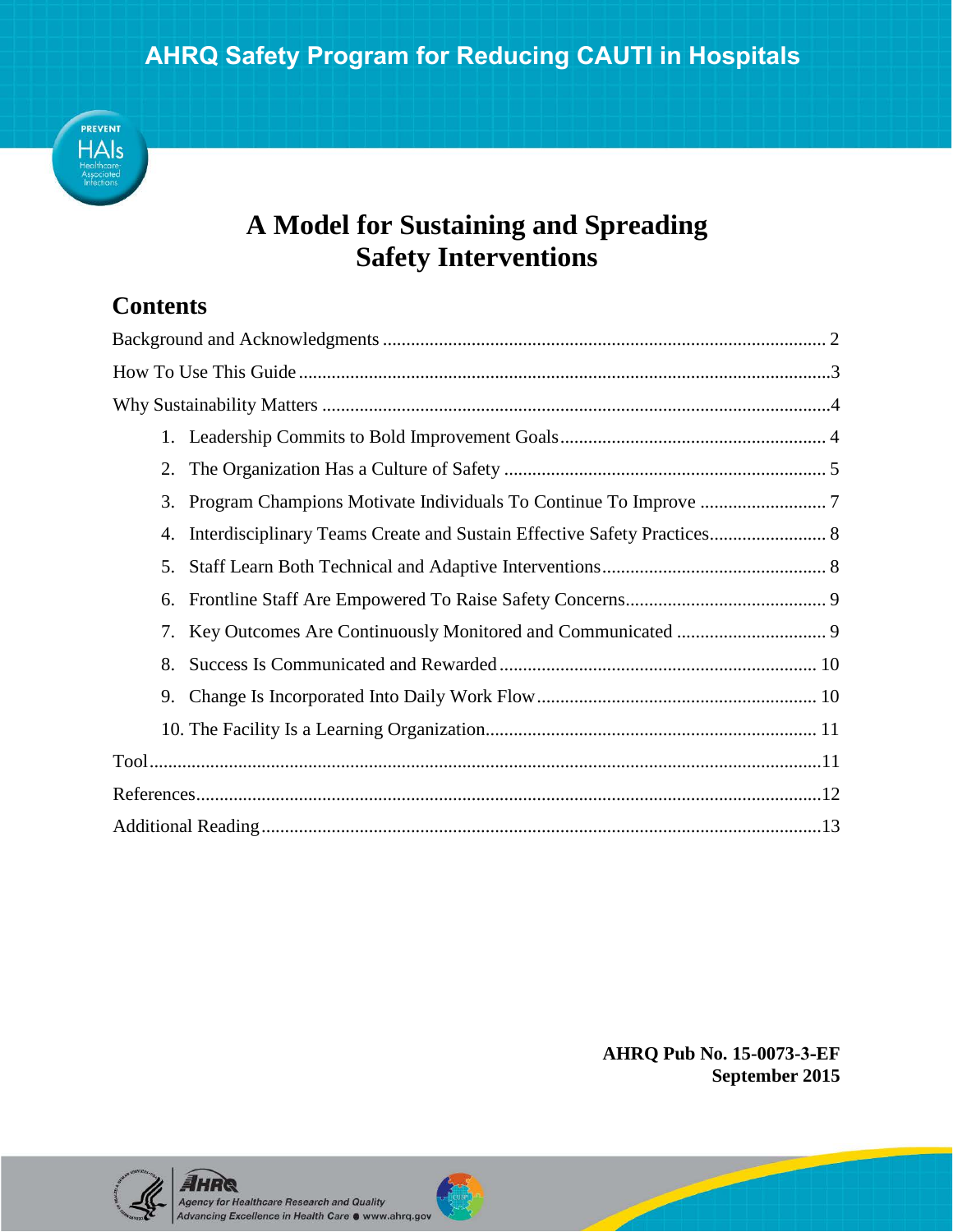# <span id="page-1-0"></span>**Background and Acknowledgments**

Healthcare-associated infections (HAIs) are a major concern for public health, patient safety, and quality of care, and they contribute to increased morbidity, mortality, cost, and length of stay. The Association for Professionals in Infection Control and Epidemiology (APIC) worked collaboratively with the Health Research & Educational Trust (HRET) to develop this resource guide on how to sustain and spread infection-prevention change initiatives, using lessons from the central-line associated bloodstream infection (CLABSI) and the catheter-associated urinary tract infection (CAUTI) projects of the *On the CUSP: Stop HAI* initiatives implemented in the acute care setting across the United States and Puerto Rico. Part of the National Action Plan to Prevent Healthcare Associated Infections, these HAI prevention projects were funded by the Agency for Healthcare Research and Quality from 2008 through 2015.<sup>1</sup>

APIC has been a key partner with other members of the national project team that oversaw these HAI prevention initiatives. Other *On the CUSP: Stop CAUTI* partners were: the University of Michigan, the Michigan Health & Hospital Association's Keystone Center for Patient Safety & Quality, St. John Hospital and Medical Center, the Johns Hopkins Medicine Armstrong Institute for Patient Safety and Quality, the Emergency Nurses Association, the Society for Critical Care Medicine, the Society for Healthcare Epidemiology of America, the Society of Hospital Medicine, and the Centers for Disease Control and Prevention.

HRET would also like to acknowledge Dr. Shelley Jeffcott, Improvement Advisor, Healthcare Improvement Scotland. Dr. Jeffcott is the principal author of the guide *The Spread and Sustainability of Quality Improvement in Healthcare*, first published in 2014 and developed for the NHS Scotland Quality Improvement Hub. The NHS Scotland guide is organized around 10 sustainability factors. This guide is similarly organized and it contains some of the same themes; the content has been changed, however, to conform with the patient safety model used in these HAI elimination national collaboratives, the Comprehensive Unit-based Safety Program (CUSP), and the experience of the more than 2,000 hospitals that have participated in the CLABSI and CAUTI prevention projects from 2008 through 2015.

## **Origins of the** *On the CUSP: Stop HAI* **Initiatives**

This guide is based on the CUSP patient safety model developed in 2001–2002 by Peter Pronovost, M.D., Ph.D., FAAC, and his team at Johns Hopkins Medicine. The CUSP model combined evidence-based clinical practice with proven patient safety practices that promoted a culture of safety in which clinicians were held accountable for patient outcomes. Clinicians investigated every infection to learn how it could have been prevented. Administrators, physicians, and nurses worked as an interdisciplinary team and embraced each infection as a problem to be solved. Senior administrators, and physicians and nurse champions, strongly promoted CUSP.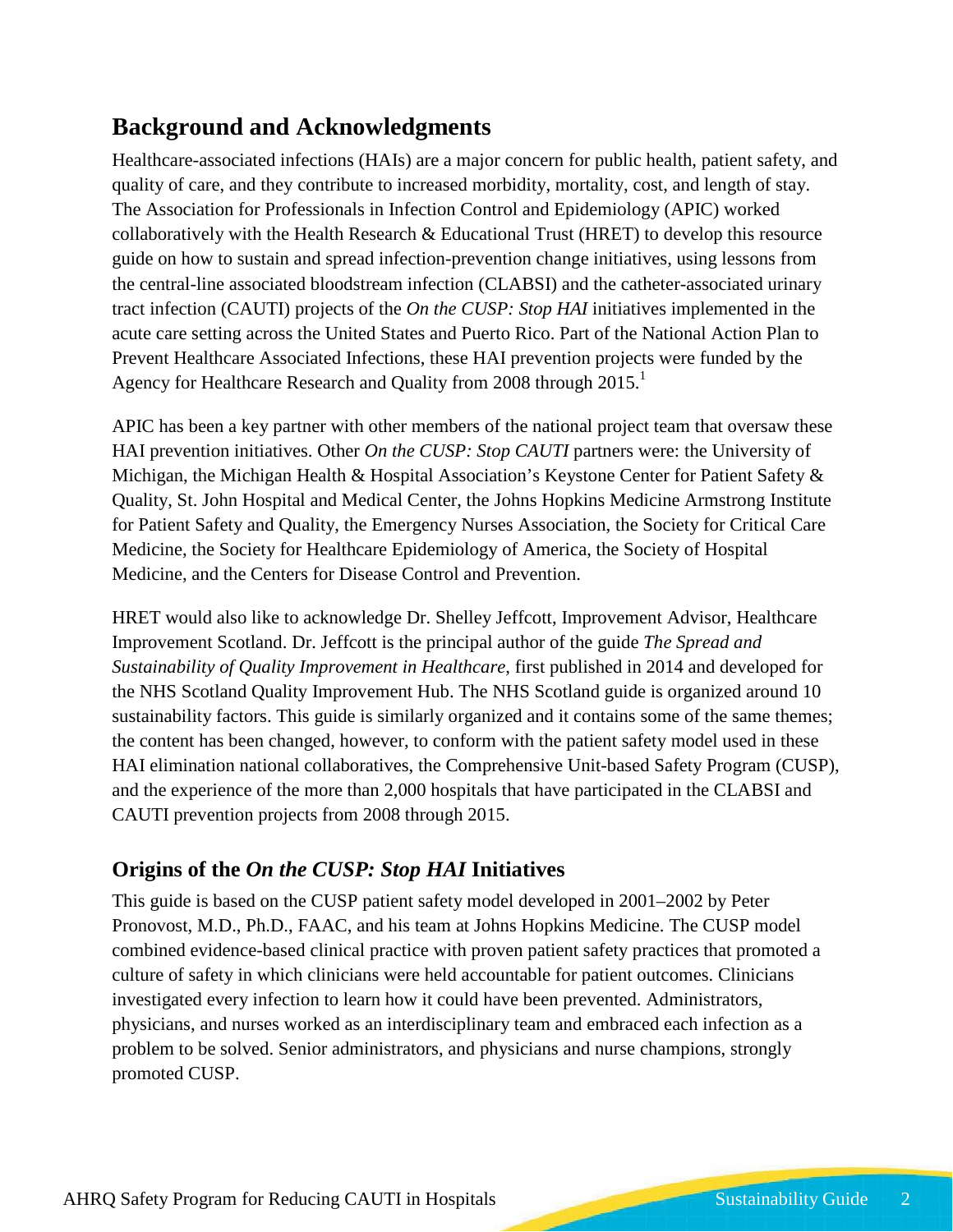Dr. Pronovost partnered with the Michigan Health and Hospital Association (MHA) in 2003 to implement CUSP in more than 100 intensive care units (ICUs) with funding from AHRQ. Within 18 months, CLABSIs were reduced by 66 percent. $2,3$ 

From 2008 to 2012 with continued AHRQ support, HRET partnered with Dr. Pronovost and his team, MHA, and 44 State and regional hospital associations to implement CUSP to prevent CLABSIs. More than 1,000 hospitals and 1,800 CUSP teams across 44 States, the District of Columbia, and Puerto Rico, reduced CLABSIs by 41 percent in ICUs and non-ICUs.<sup>4</sup>

From November 2001 through August 2015, again with AHRQ funding, HRET partnered with the national partners cited above and State and regional hospital associations to implement the *On the CUSP: Stop CAUTI* project in 40 States, the District of Columbia, and Puerto Rico. Sanjay Saint, M.D., and his team at the University of Michigan, as well as Mohamad Fakih, M.D., MPH, at St. John Hospital and Medical Center in Detroit served as principal faculty. In all, 1,266 hospitals participated in the CAUTI prevention effort and achieved an overall 12.5 percent relative reduction in CAUTIs nationwide.<sup>5</sup>

## <span id="page-2-0"></span>**How To Use This Guide**

### **Audience**

This guide is intended for health care leadership, quality and patient safety specialists, unit team leaders, safety innovation champions, and others involved in performance improvement and patient safety.

### **How To Use This Document**

Planning for sustainability should happen early in the process of implementing any improvement project. This how-to guide is organized into short sections on each of the key factors or drivers behind successful sustainment of effective safety practices. These main drivers are based on the lessons of the hospital units that participated in the *On the CUSP: Stop HAI* initiatives. See Additional Reading for more information about the research and practice related to the adoption, sustainment, and spread of safety innovations.

#### **Please Note**

The use of the word "staff" applies to all levels of the organization and other professionals involved in CAUTI rate reduction, (e.g., physicians who may not be employees of the organization).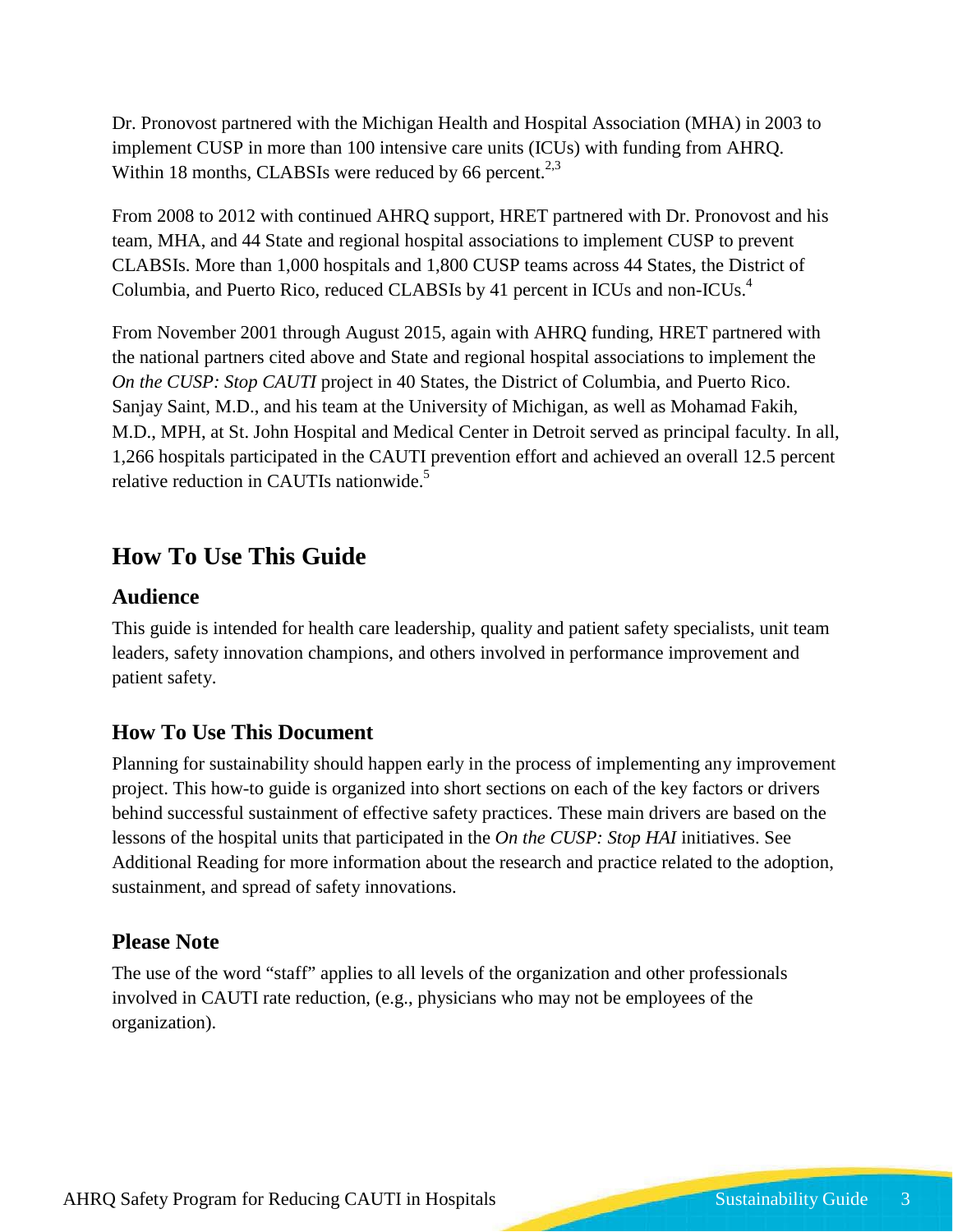# <span id="page-3-0"></span>**Why Sustainability Matters**

Sustainability in health care occurs when a new safety innovation loses its separate identity as a project and becomes embedded into daily work flow, *and* the improvements in patient outcomes attributed to the new safety practices are maintained or improved after the initial implementation project ends. Sustainability is also evident when hospital staff and providers share their expertise and provide ongoing support to others in carrying out the change package, which is now no longer described as change, but rather as "this is how we do things here."

Too often, well-meaning staff and clinical teams undertake patient safety projects, achieve improvements, and then fail to maintain those improvements over time. Key factors contributing to the failure of HAI reduction efforts over time include not educating new staff in the technical and adaptive aspects of the change package, failing to require continuing competency checks, not incorporating the change package into daily work flow, and ceasing to routinely monitor progress toward achieving or maintaining safety goals. For an informative graphic on what to avoid, read the Institute for Healthcare Improvement's ["Seven Spreadly Sins."6](http://www.ihi.org/resources/Pages/Tools/IHISevenSpreadlySins.aspx)

Ten themes or drivers characterize the hospitals that were successful in sustaining and spreading CLABSI and CAUTI prevention in their organizations.

### <span id="page-3-1"></span>**1. Leadership Commits to Bold Improvement Goals**

The most important driver to sustaining and spreading new safety practices is public, active commitment of organizational leadership to achieving a bold improvement goal. This effect is enhanced by establishing a specific timeframe for goal achievement, continued communication about each safety goal's importance, and regular assessment of how well each goal is being met or sustained. Using the example of CAUTI prevention, leaders did this by—

- Including "zero CAUTIs" in the organization's strategic plan
- Consulting expert opinion on effective interventions to address the safety concern
- **Piloting an evidence-based change package in one unit first to create reliable process and** strong staff buy-in before spreading to other units
- **Engaging staff and providers by linking actual patient stories to individual HAI events**
- **Providing adequate resources for the change initiative by**
	- o Assigning a senior leader to adopt the unit
	- o Providing protected time for teams to implement the change initiative
	- o Removing barriers to investigating all CAUTIs
	- o Holding practitioners and staff accountable
	- o Contributing other resources that will help ensure success
- **Monitoring HAI rates or events and other harms**
- Communicating each units' progress toward achieving or maintaining CAUTI prevention goals regularly to all staff and the hospital board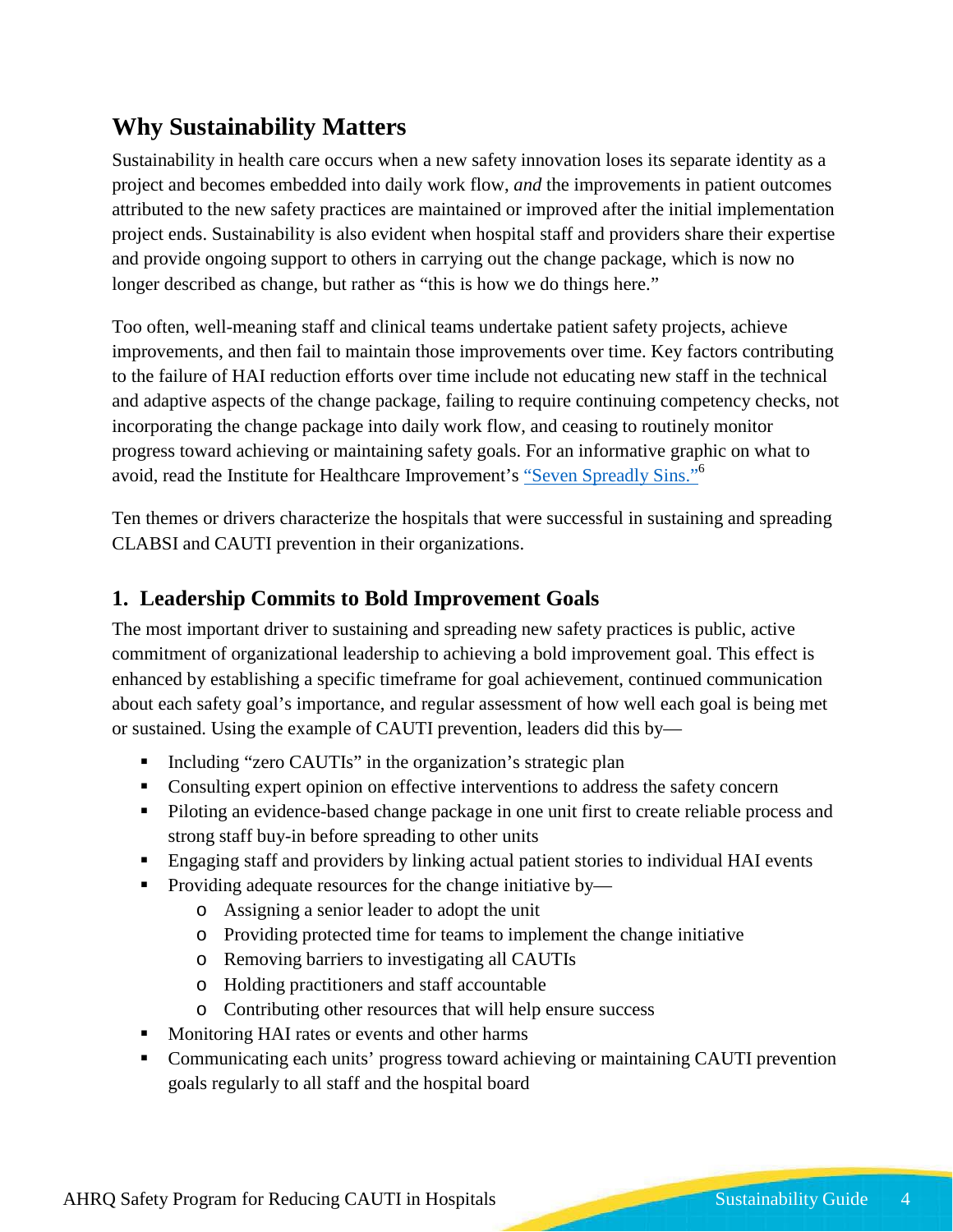## <span id="page-4-0"></span>**2. The Organization Has a Culture of Safety**

*On the CUSP: Stop HAI* hospital units that successfully lowered their infection rates and other patient harms attributed their success as much to a strong safety culture as to effective technical and clinical interventions. A strong safety culture is manifested in the following ways:

- All levels of the organization demonstrate a commitment to safety in how they orient their staff and publicly monitor avoidable healthcare-associated conditions such as HAIs.
- The organization understands the high-risk nature of its work and promotes safety mindfulness in staff and clinical teams at all levels.
- The organization directs adequate resources to: patient safety education for staff, providers, and patients and family members; dedicated safety personnel; materials, equipment, and technology to support safety; regular practice competency checks; and other proven means to promote safe care.
- Individuals are encouraged to report errors or near misses and staff are assured they can do so without fear of negative consequences.

#### **The Comprehensive Unit-based Safety Model or CUSP**

The cultural or socioadaptive aspects of care delivery, as well as evidence-based clinical and technical practices are a central component of the CUSP model. The five core elements of the CUSP model are—

- 1. [Learn about CUSP.](http://www.ahrq.gov/professionals/education/curriculum-tools/cusptoolkit/modules/learn/index.html)
- 2. [Assemble the team.](http://www.ahrq.gov/professionals/education/curriculum-tools/cusptoolkit/modules/assemble/index.html)
- 3. [Engage a senior executive](http://www.ahrq.gov/professionals/education/curriculum-tools/cusptoolkit/modules/engage/index.html) to "adopt" the unit.
- 4. [Understand the science of safety](http://www.ahrq.gov/professionals/education/curriculum-tools/cusptoolkit/modules/understand/index.html) to illustrate the high-risk nature of healthcare (Managers may want to share a [video](http://www.ahrq.gov/professionals/education/curriculum-tools/cusptoolkit/modules/identify/index.html) such as the Sue Sheridan [video](https://www.youtube.com/watch?v=Hgug-ShbqDs) on patient safety, which is part of the TeamSTEPPS<sup>®</sup> training tools).
- 5. [Identify and learn from defects.](http://www.ahrq.gov/professionals/education/curriculum-tools/cusptoolkit/modules/identify/index.html)

#### **Potential or Actual Harm or "Defects"**

A defect is any clinical event or situation that a staff member or provider would not want to happen again. It includes any incident that someone believes caused patient harm or put a patient at risk of harm. Examples related to CAUTI prevention include—

- Failure to comply with any element of the catheter insertion, maintenance and removal bundle
- Inaccurate patient information regarding catheter presence or indication shared by a team member during patient rounds
- **Failure to use available catheter alternatives when appropriate**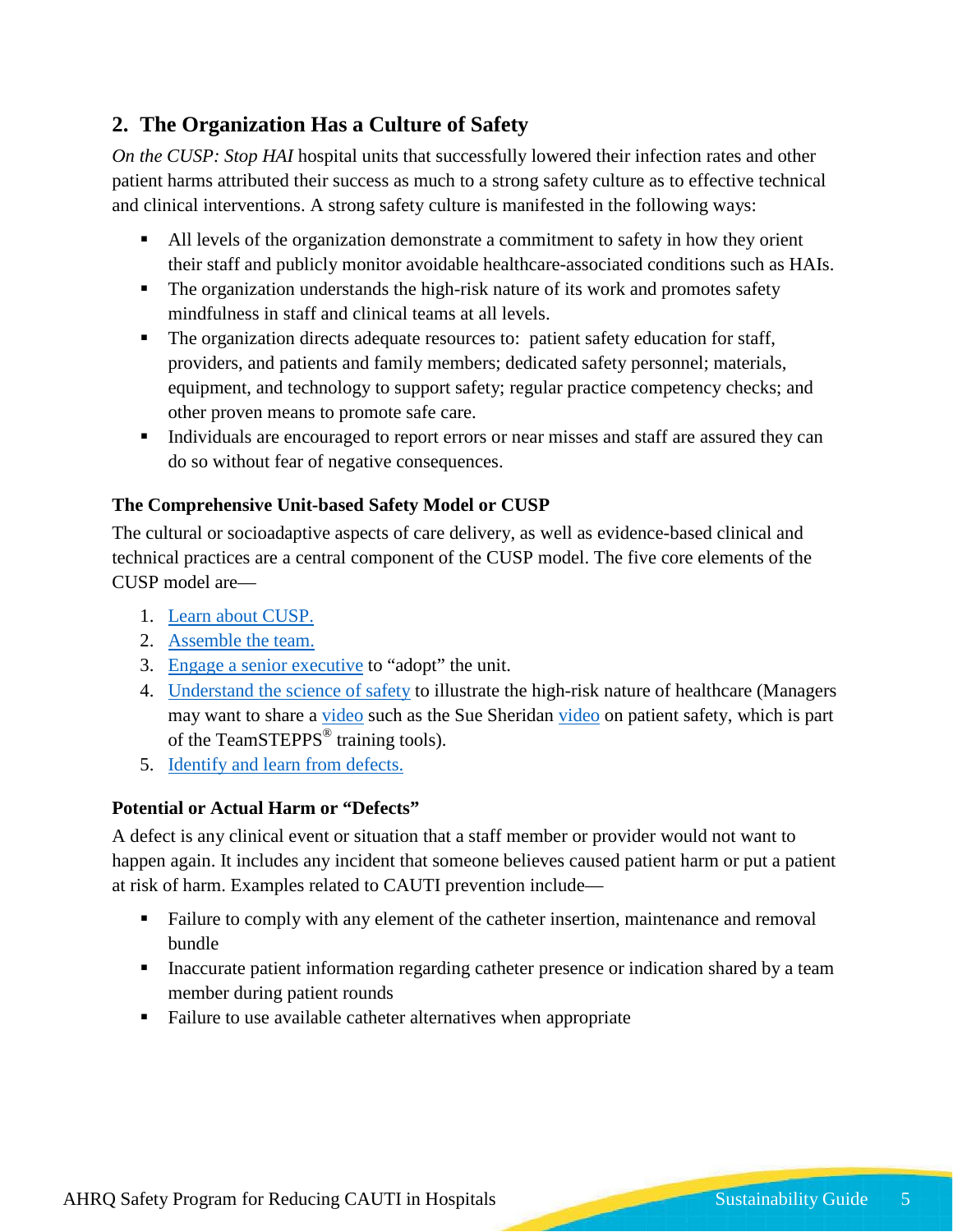#### **Learn From Defects Process**

Hospital CUSP teams find the Learn From Defects process useful when investigating each infection. Sometimes called a mini-root cause analysis, the process involves convening the appropriate team members to explore the following questions and documenting the answers to help ensure resolution and support future learning:

- What happened?
- Why did it happen?
- What will we do to reduce the risk of recurrence?
- $\blacksquare$  How will we know the risk is reduced?

#### **Staff Safety Assessment**

Another very useful way for units to learn about potential harms or defects, and to maintain staff safety mindfulness is through the CUSP tool called the Staff Safety Assessment. It asks two important questions:

- How might the next patient in the unit be harmed?
- What can be done to minimize harm or prevent safety hazards?

Staff may answer these questions at monthly staff meetings, or can submit their answers at any time on cards inserted into a box at the nursing station. Managers may also allow answers to be submitted anonymously.

The CUSP Toolkit has additional defect investigation tools in the module, ["Identify Defects](http://www.ahrq.gov/professionals/education/curriculum-tools/cusptoolkit/modules/identify/index.html)  [Through Sensemaking."](http://www.ahrq.gov/professionals/education/curriculum-tools/cusptoolkit/modules/identify/index.html)

#### **Alignment With Other Quality Improvement Tools**

CUSP aligns well with these other quality improvement tools:

- **[TeamSTEPPS](http://teamstepps.ahrq.gov/)®**
- $\blacksquare$  Six Sigma
- **Institute for Healthcare Improvement Model for Improvement**
- Plan-Do-Study-Act
- Root Cause Analysis
- Failure Mode Effect Analysis

The combination of CUSP and the TeamSTEPPS communication and teamwork tools has been used by hospital units to create a sustainable set of behaviors to facilitate HAI prevention and other patient safety practices.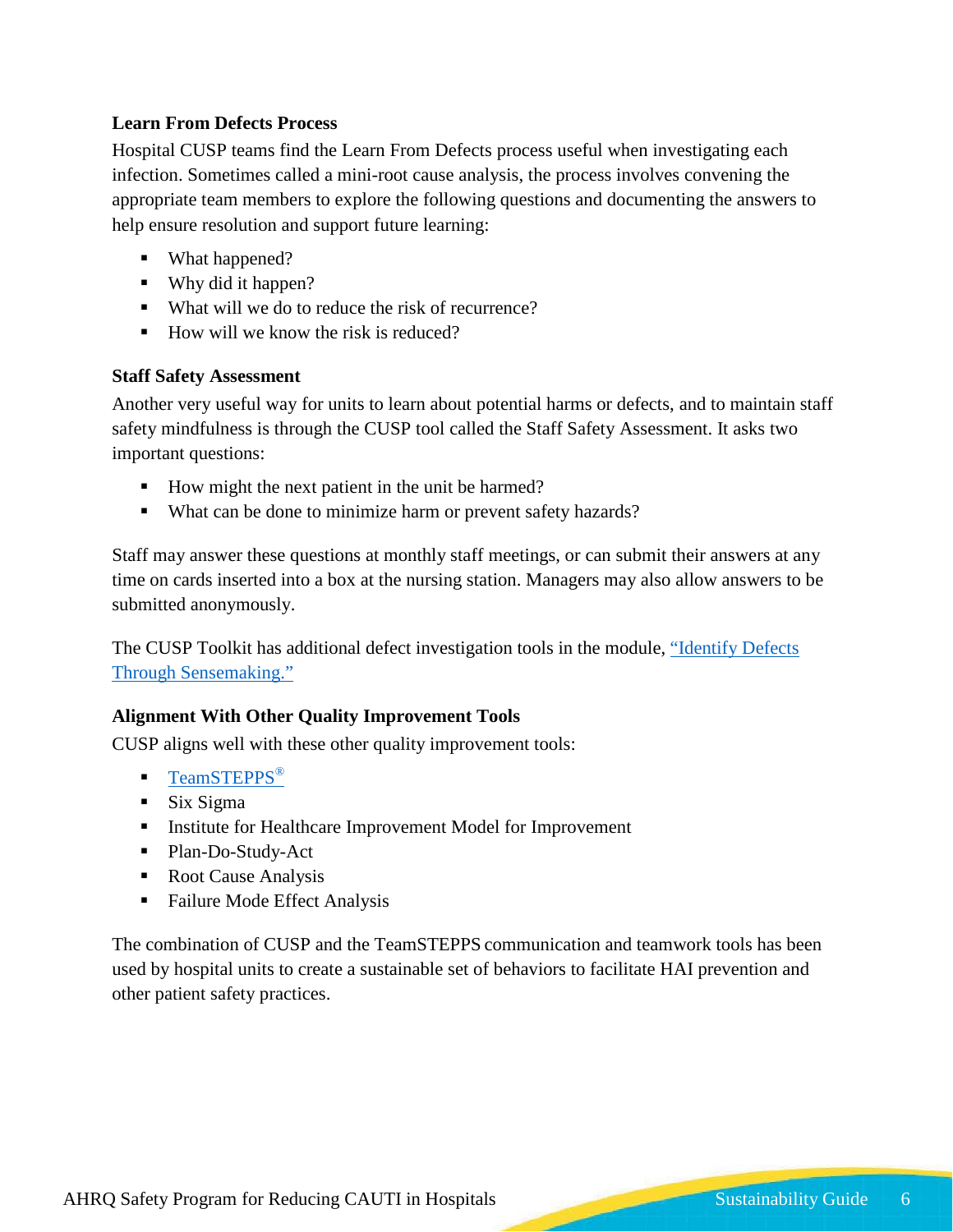#### **Learn More About CUSP, TeamSTEPPS, and the PDSA Model**

- To learn more about the CUSP model, visit the CUSP Toolkit on the AHRQ Web site at [www.ahrq.gov/cusptoolkit.](http://www.ahrq.gov/cusptoolkit/) The toolkit has modules pertaining to the different steps and includes other safety content. It also includes slide presentations with facilitator notes, exercises, and short video vignettes demonstrating CUSP used with various healthcareassociated conditions.
- To learn more about TeamSTEPPS visit the AHRQ Web site at [teamstepps.ahrq.gov/abouttoolsmaterials.htm.](http://teamstepps.ahrq.gov/abouttoolsmaterials.htm)
- To learn more about the Plan-Do-Study-Act model, visit the Institute for Healthcare Improvement Web site at [www.ihi.org/resources/pages/tools/plandostudyactworksheet.aspx.](http://www.ihi.org/resources/pages/tools/plandostudyactworksheet.aspx)

#### **Safety Culture Surveys**

Safety culture surveys help health care organizations assess the culture in their institutions. In addition to raising staff awareness about the importance of culture and its key elements, survey results uncover staff perceptions of safety, identify areas of strength, and point to opportunities for improvement. A popular safety culture survey is AHRQ's Hospital Survey on Patient Safety Culture; information about this survey can be accessed at [www.ahrq.gov/professionals/quality](http://www.ahrq.gov/professionals/quality-patient-safety/patientsafetyculture/hospital/index.html)[patient-safety/patientsafetyculture/hospital.](http://www.ahrq.gov/professionals/quality-patient-safety/patientsafetyculture/hospital/index.html)

### <span id="page-6-0"></span>**3. Program Champions Motivate Individuals To Continue To Improve**

Each successful change initiative has administrative, physician, and nurse champions who help nurture change from the pilot stage through sustainment. Effective champions are able to explain the importance of the change initiative, motivate others to embrace it, and, when necessary, overcome the skepticism and resistance of project naysayers. The role of the champion goes beyond cheering on the change initiative. Champions need to be an active part of the change initiative, by, for example, attending project meetings and being available to consult with project teams. Champions should counsel their professional counterparts privately when lapses in safety practice are observed or reported by team leaders or department managers.

Individuals selected to be champions should be respected, knowledgeable, and willing to engage with their professional counterparts—for example, physician to physician, nurse to nurse, and pharmacist to pharmacist. Organizations should plan for the loss of a champion with a succession plan that is in place by the pilot phase and continues through sustainment.

Once the change package is embedded into daily work flow, champions continue to play a role in educating new staff and spreading the safety innovations to staff in units that have not yet adopted the new practices.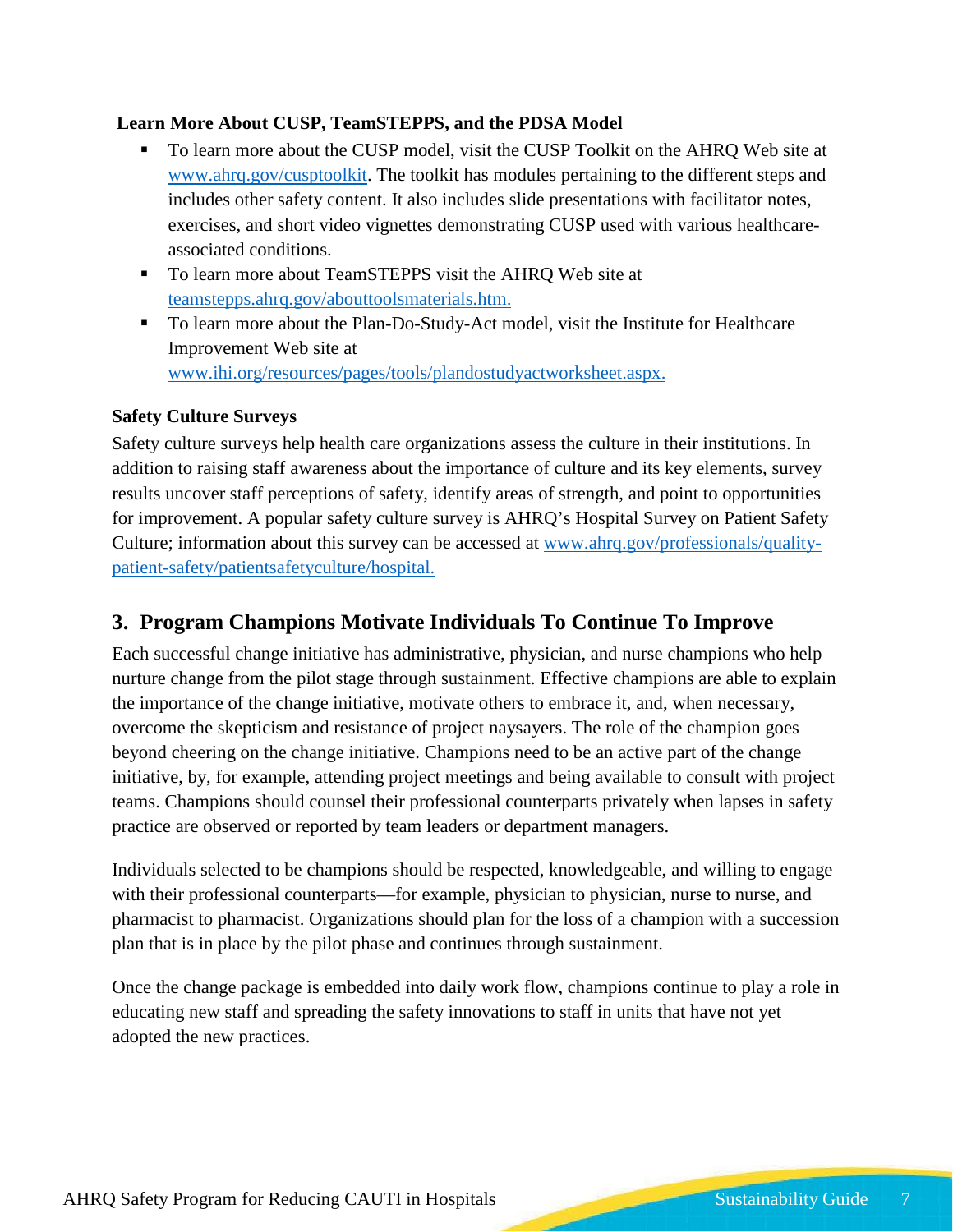### <span id="page-7-0"></span>**4. Interdisciplinary Teams Create and Sustain Effective Safety Practices**

Hospital units attempting to implement and sustain a change initiative need engaged interdisciplinary teams. Multidisciplinary teams are appropriate when care processes are complex and involve members of different professions involved in different actions related to catheter ordering; insertion, maintenance, and removal; or the use of catheter alternatives. To effectively and efficiently implement an HAI prevention bundle, deploying a diverse team of individuals with different skills, experience, knowledge and viewpoints will enhance the likelihood of successful implementation and sustainment.

A unit with only one or two individuals undertaking a change initiative is likely to fail in implementing the program, much less in sustaining or spreading it. The ideal team composition for most HAI prevention efforts involves physicians, nurses, pharmacists, infection preventionists, hospital epidemiologists, unit nurse managers, housekeeping staff, and a seniorlevel executive. Once the safety innovation becomes a part of daily work flow, the team focused on sustaining the gains achieved will continue to involve unit staff and providers.

Units need to be on guard for the loss of a team leader, which can stall or reverse progress in HAI prevention. An effective strategy is for units to have a team co-leader as well as a succession plan in the event of staff turnover.

#### <span id="page-7-1"></span>**5. Staff Learn Both Technical and Adaptive Interventions**

HAI prevention and other safety change initiatives begin with evidence-based guidelines. These guidelines are most often bundled into a series of steps that involve multiple individuals implementing different aspects of the change package. Hospitals that are successful at eliminating HAIs and other adverse healthcare-associated conditions understand that the socioadaptive or cultural interventions are as important as the technical and clinical ones. Hospitals successful at eliminating or greatly reducing the incidence of CLABSIs and CAUTIs provide protected time for staff to learn, test, and incorporate into daily work flow both the technical/clinical interventions and the socioadaptive work of CUSP.

#### **Translating Evidence Into Practice**

A useful, generic model for addressing any safety concerns is to first translate the evidence into practice. Calling upon both internal and external expertise, staff should follow four steps to transform the evidence into actions to improve patient care:

- 1. Know the evidence-based practices and translate them into checklists or other tools
- 2. Identify local barriers to implementation and develop strategies to overcome resistance
- 3. Measure performance to ensure adherence to evidence-based practices
- 4. Continue to ensure that all patients get the evidence-based practice<sup>7</sup>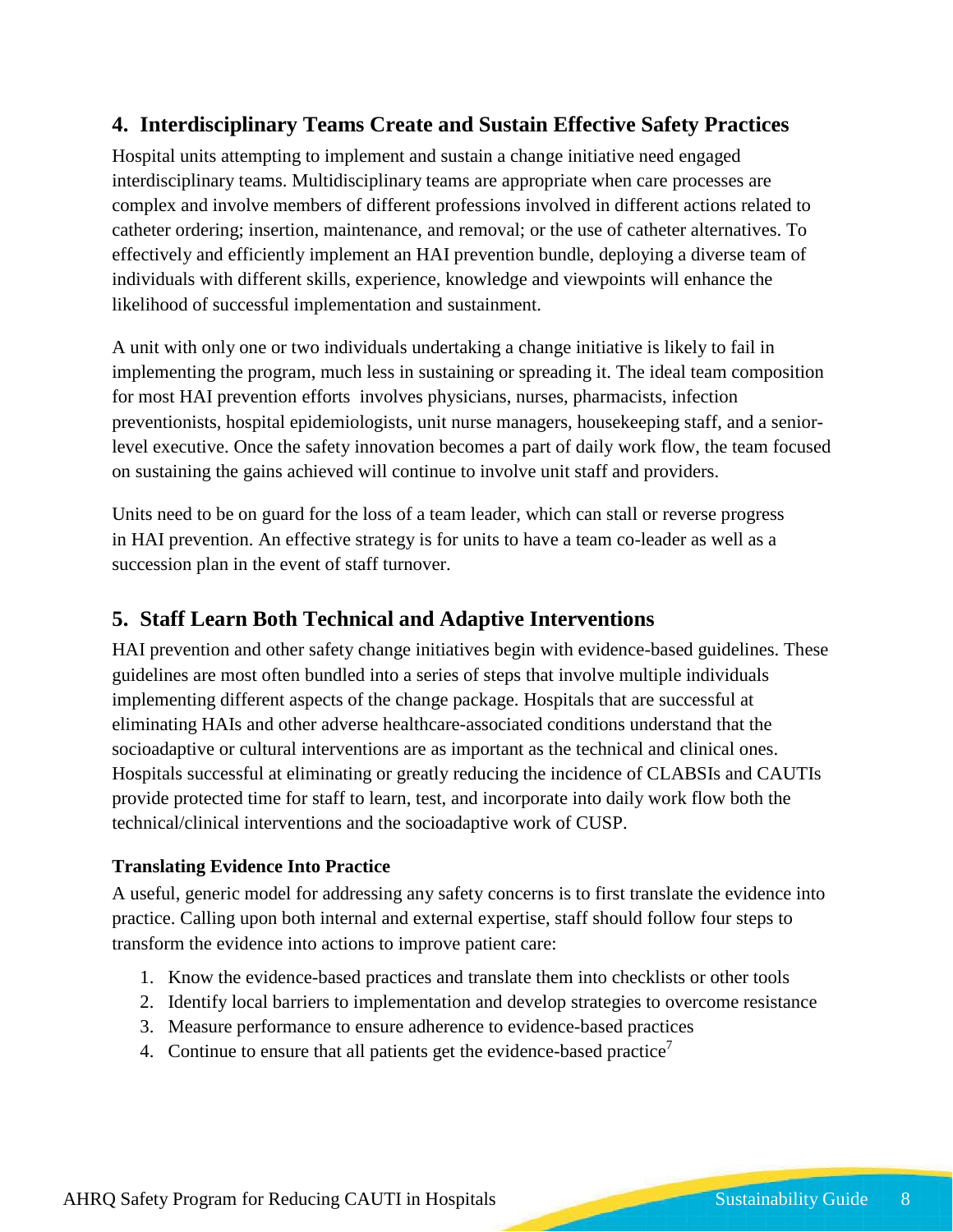Staff should work with nursing leadership and the continuing education team to establish and sustain periodic processes for staff training and retraining in appropriate and inappropriate indications for urinary catheters, use of a nurse-driven protocol for catheter removal, as well as aseptic insertion technique and proper catheter maintenance.

#### **CAUTI Prevention Example**

Primarily technical actions include:

- Educate staff about the impact of CAUTIs
- Educate staff about the appropriate indications for an indwelling catheter
- **Perform daily catheter rounds to assess appropriateness and prompt removal**
- **Monitor catheter insertion practices**
- **Monitor catheter maintenance practices**
- Have catheter alternatives available
- Use other supports, such as catheter kits, electronic medical record prompts, and bladder scanners

Primarily adaptive actions include:

- Educate staff on the CUSP model and the science of safety
- Assemble a multidisciplinary team
- Engage a senior executive to adopt the unit, and promote the change initiative and provide necessary resources
- Engage a physician and a nurse champion
- **IDENTIFY and learn from defects**
- **Implement teamwork and communication tools**

#### <span id="page-8-0"></span>**6. Frontline Staff Are Empowered To Raise Safety Concerns**

Leaders and managers empower staff, patients, and family members when they listen and respond to safety concerns and when they consider suggestions for improving current practices. Empowering leaders and managers encourages staff to voice safety issues and to act quickly to address them. When leaders and managers ignore staff safety concerns or move too slowly to address them, the result is often disengaged and demoralized staff and an environment in which patient harm is more likely to occur.

### <span id="page-8-1"></span>**7. Key Outcomes Are Continuously Monitored and Communicated**

An increasingly common practice is for nursing units to post performance indicator boards that display unit safety aims and progress toward meeting or maintaining them. Data are usually posted monthly. Patient names can be associated with each harm event to remind staff that there is a real person is behind each data point and run chart, assuming that appropriate privacy concerns are addressed.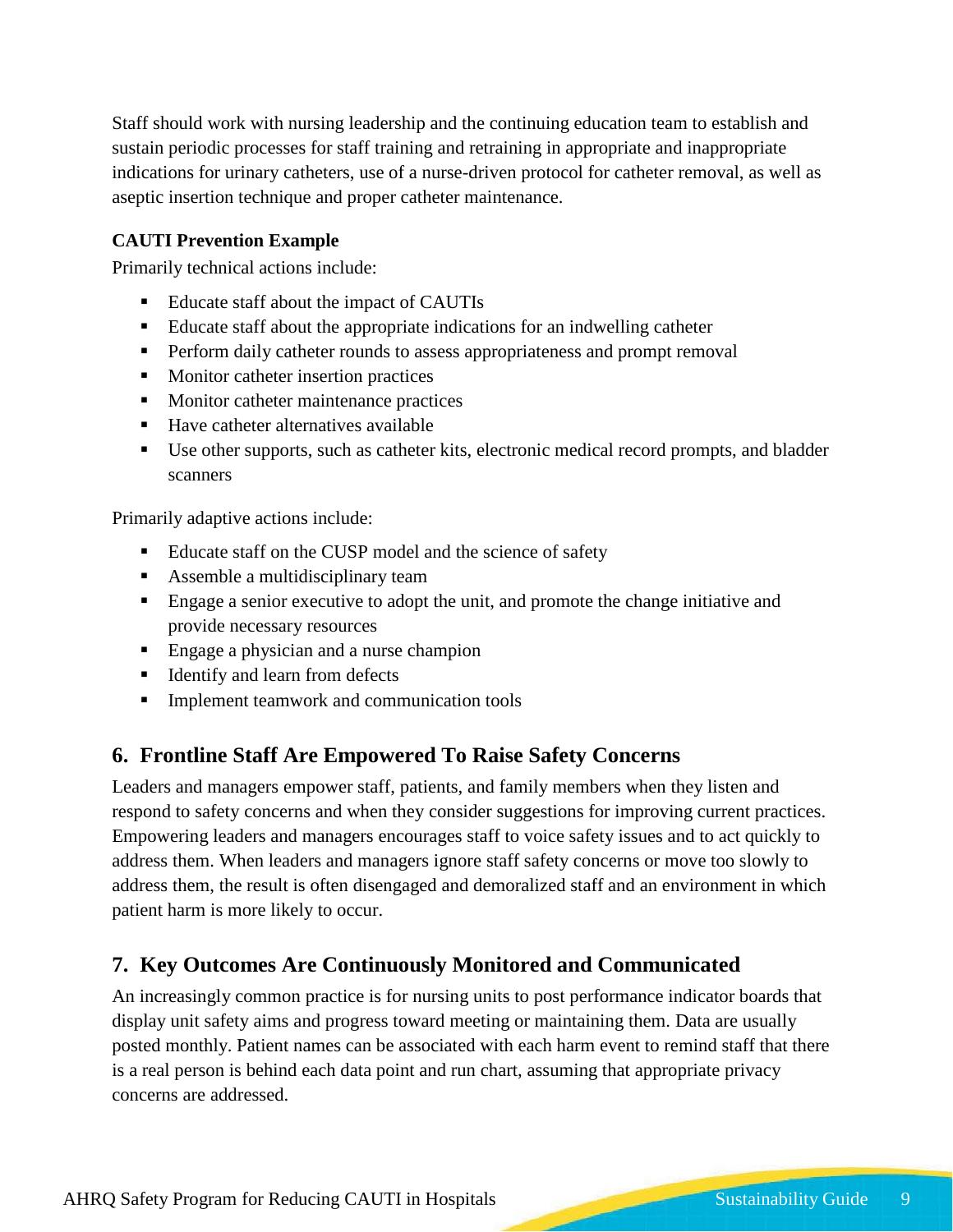Many units will post a "days since the last\_\_\_\_\_\_\_\_ (harm event, e.g., CLABSI)." Staff and providers are motivated to sustain their safety efforts when they see the number of days climb higher and higher. Conversely, an engaged staff will feel let down when the "days since" number drops to zero, which may lead to renewed motivation to increase the number. This way of looking at safety encourages staff to learn what happened and why, and how to take action to prevent a recurrence.

### <span id="page-9-0"></span>**8. Success Is Communicated and Rewarded**

Effective leaders and managers should always acknowledge unit teams that achieve safety goals or significant progress toward them. Recognition of individual team members at hospitalwide meetings and in newsletters motivates staff to sustain the safety work. Spread is facilitated when other units become inspired to adopt safety practices recognized and rewarded elsewhere in the organization.

Celebrating success need not be elaborate and small gestures can go a long way to motivate staff and providers. Unit pizza parties, staff beverage gift cards, and celebratory banners are some examples of how to reward good work.

### <span id="page-9-1"></span>**9. Change Is Incorporated Into Daily Work Flow**

Spread and sustainability of HAI prevention initiatives are fostered when the new units are able to make local adaptations based on their patient mix, the consensus of the multidisciplinary teams, and small tests of change. Active involvement of frontline workers and other end-users in safety interventions has multiple benefits. Frontline staff members' perception of the value of the intervention is increased when they are involved in the change initiative's design, testing, revision, and implementation. In addition, frontline staff can help minimize potential increases in workload<sup>8</sup>

For example, teams can consider what rounding processes are already established that could accommodate review of patients for presence of urinary catheters and ongoing appropriateness of those catheters. What already established processes could be expanded to accommodate collection and reporting of data on catheter prevalence and appropriateness and CAUTI rates? And when a CAUTI does occur, what existing infrastructures will support the "Learning From Defects" process of examining the event for its root causes? Importantly, ideas that help both staff and patients are more likely to be implemented, sustained, and spread quickly.<sup>9</sup>

Multiple supports to help foolproof and hardwire safety changes are important for patient safety. Examples include checklists, pocket cards, prepackaged kits, electronic medical record alerts, nurse-driven catheter removal protocols, daily interdisciplinary rounds, and daily goals forms. Sample protocols, pocket cards, other educational materials, and a nurse-driven protocol for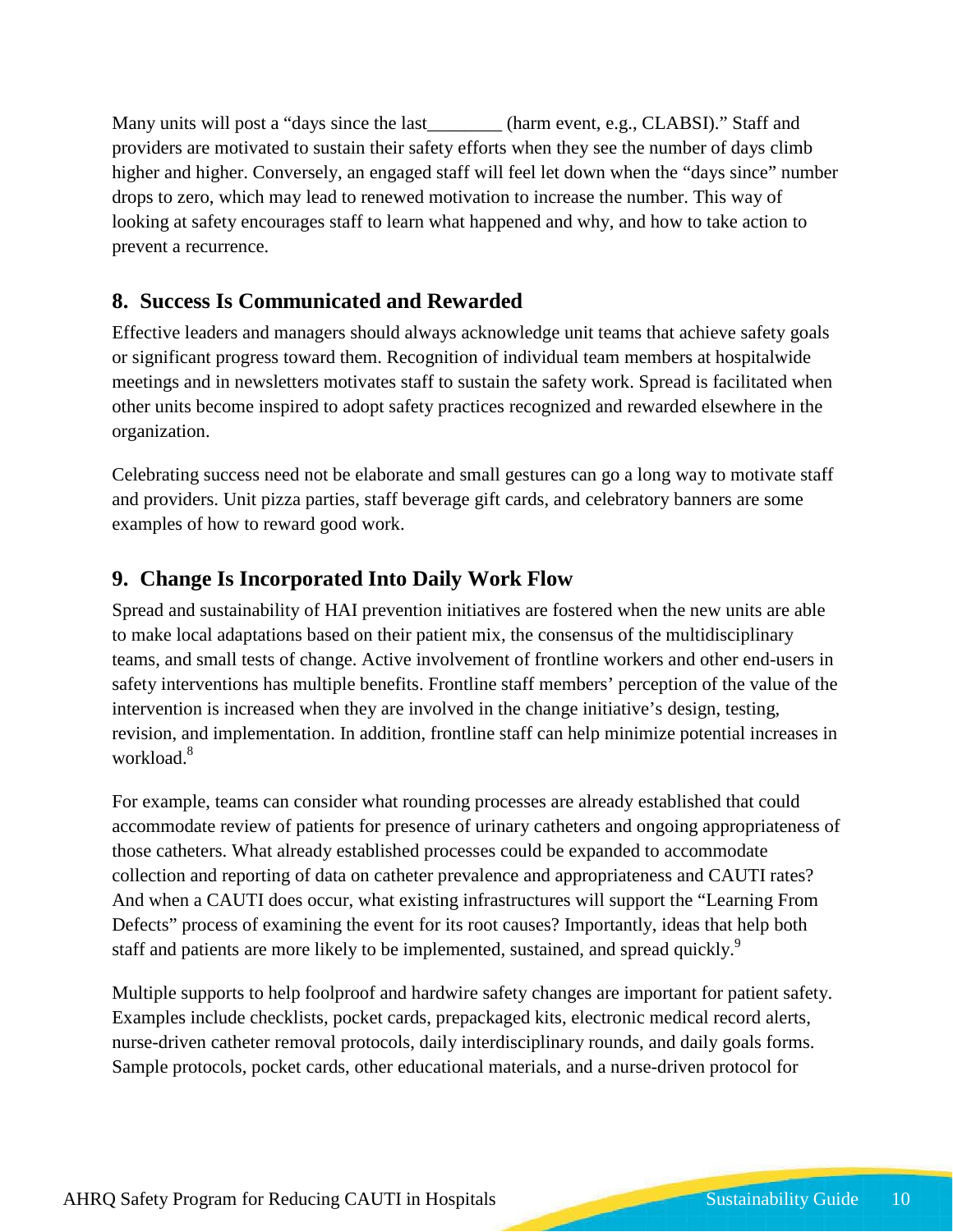catheter removal are available as appendixes to the ["Toolkit for Reducing Catheter-Associated](http://www.ahrq.gov/professionals/quality-patient-safety/hais/tools/cauti-hospitals/toolkit-impl.html)  [Urinary Tract Infections in Hospital Units: Implementation Guide.](http://www.ahrq.gov/professionals/quality-patient-safety/hais/tools/cauti-hospitals/toolkit-impl.html)"

## <span id="page-10-0"></span>**10. The Facility Is a Learning Organization**

The organizational change theorist, Peter Senge, counseled organizations in the 1990s to be learning organizations in order to survive. His advice is no less true today: "An organization's ability to learn may make the difference between its thriving and perishing in the years ahead."<sup>10</sup> Aside from an organization's overall survival, each patient who is spared an HAI or other harm makes the investment in safety more than worthwhile.

Safe patient care is based on continuous learning, from learning from defects, and keeping abreast of the most recent guidelines from professional associations and government agencies to the latest safety science from national patient safety and quality improvement organizations. Equally important, organizations need to listen and learn from their staff at the bedside, from their patients, and from their patients' family members. The combined wisdom of HAI prevention and safety experts, staff, and patients and their families will help organizations be true learning organizations.

## **Tool**

#### **[Appendix A. Action Plan Tool for Project Sustainability](http://www.ahrq.gov/professionals/quality-patient-safety/hais/tools/cauti-hospitals/toolkit-sustain.html)**

This worksheet will help teams identify what's working and what's not working, outline future goals for CAUTI prevention, and develop an action plan to reach ongoing CAUTI prevention goals.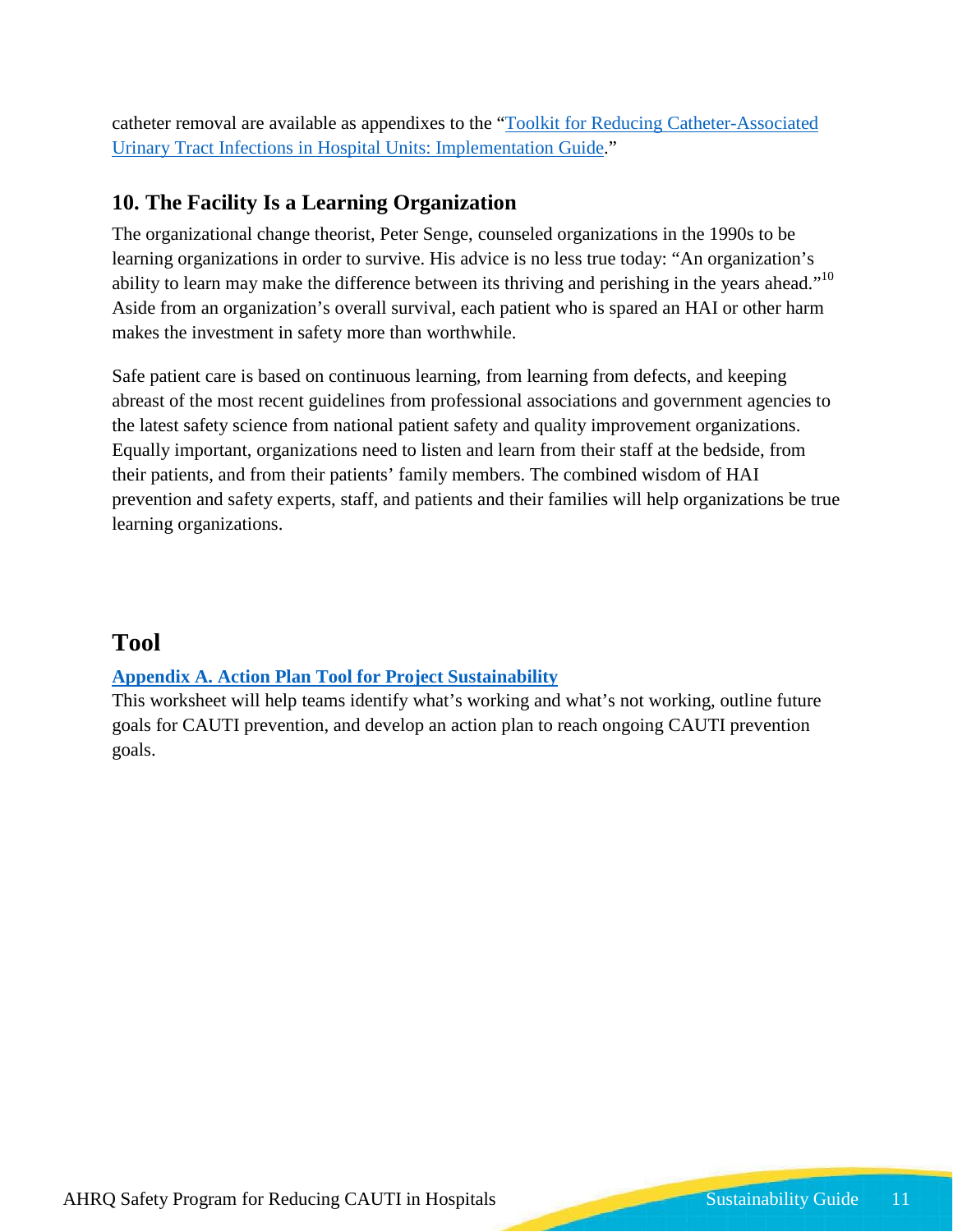## <span id="page-11-0"></span>**References**

- 1. National Action Plan to Prevent Health Care-Associated Infections: Road Map to Elimination. Office of Disease Prevention and Health Promotion, U.S. Department of Health and Human Services. [www.health.gov/hcq/prevent\\_hai.asp.](http://www.health.gov/hcq/prevent_hai.asp) Accessed July 22, 2015.
- 2. Pronovost P, Needham D, Berenholtz S, et al. An intervention to decrease catheter-related bloodstream infections in the ICU. N Engl J Med. 2006:355(26):2725-32. PMID: 17192537.
- 3. Friends of AHRQ. AHRQ: 15 Years of Transforming Care and Improving Health. Friends of AHRQ; January 2014. www.academyhealth.org/files/AHRQReport2014.pdf.
- 4. Eliminating CLABSI, A National Patient Safety Imperative. Final Report. Rockville, MD: Agency for Healthcare Research and Quality; January 2013. http://www.ahrq.gov/professionals/quality-patient-safety/cusp/clabsi-final/index.html.
- 5. Final Report for the AHRQ Safety Program for Reducing CAUTI in Hospitals. Rockville, MD: Agency for Healthcare Research and Quality; September 2015. www.ahrq.gov/CAUTItools.
- 6. "Seven Spreadly Sins." Institute for Healthcare Improvement. http://www.ihi.org/resources/Pages[/Tools/](http://www.ihi.org/resources/Pages/Tools/IHISevenSpreadlySins.aspx)IHISevenSpreadlySins.aspx. Accessed September 2015.
- 7. Johns Hopkins Medicine: Armstrong Institute for Patient Safety and Quality. Phase 1: Pre-Work, CUSP CLABSI Kickoff slide set. [https://armstrongresearch.hopkinsmedicine.org/jhah/clabsi/toolkit.aspx.](https://armstrongresearch.hopkinsmedicine.org/jhah/clabsi/toolkit.aspx) Accessed September 2015.
- 8. Making the Work of QI Less Draining and More Sustaining. WIHI audio program. Institute for Healthcare Improvement. [www.ihi.org/resources/Pages/AudioandVideo/WIHIMakingQIMoreSustainable.aspx.](http://www.ihi.org/resources/Pages/AudioandVideo/WIHIMakingQIMoreSustainable.aspx) June 5, 2014.
- 9. Gawande A. Slow Ideas. The New Yorker. July 29, 2013. http://www.newyorker.com/magazine/2013/07/29/slow-ideas.
- 10. Senge PM. The fifth discipline: the art and practice of the learning organization. New York: Doubleday; 1990.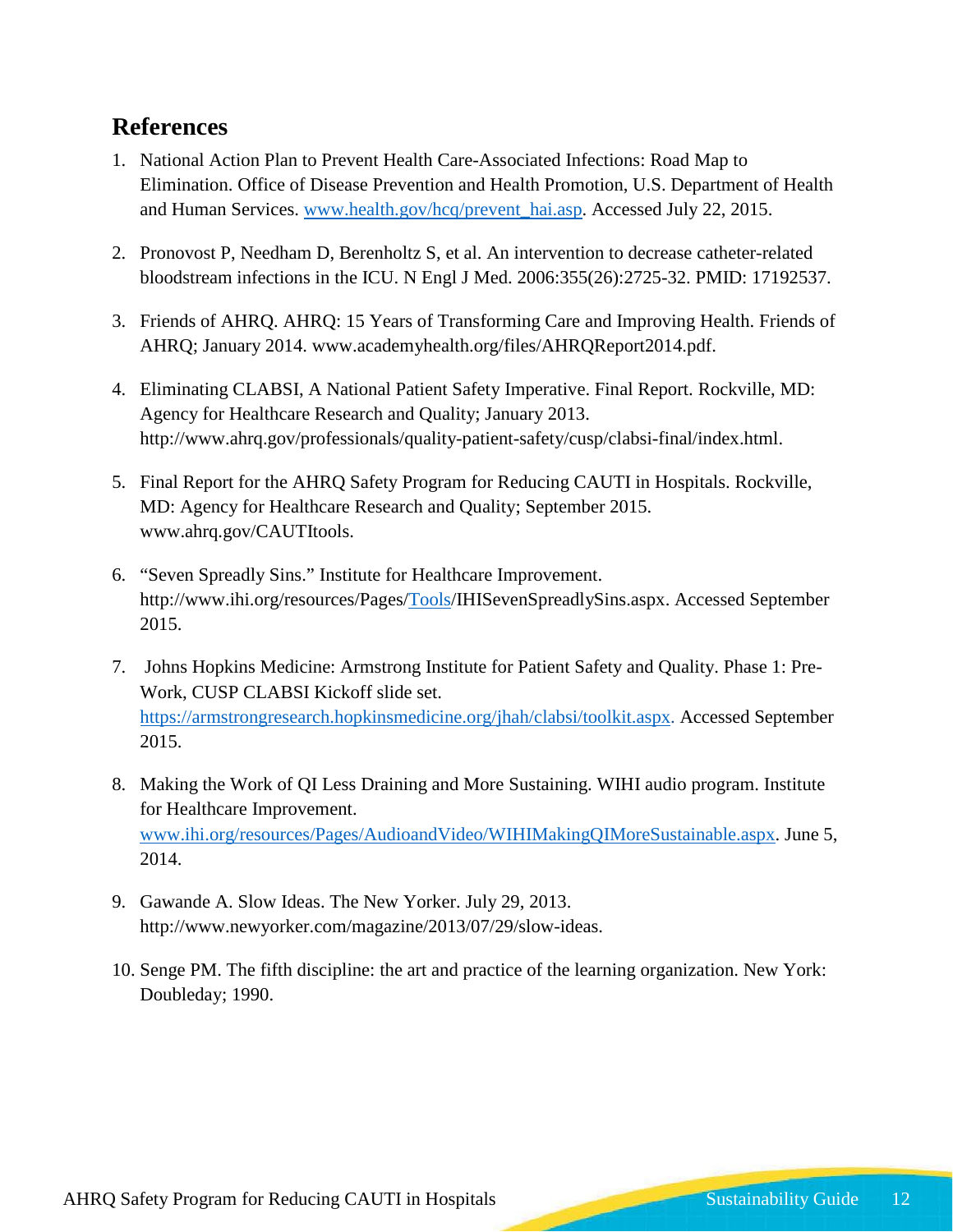# <span id="page-12-0"></span>**Additional Reading**

## **Sustainability and Spread**

Jeffcott S. The Spread and Sustainability of Quality Improvement in Healthcare. Prepared by Healthcare Improvement Scotland. NHSScotland Quality Improvement Hub; June 2014. [www.qihub.scot.nhs.uk/media/596811/the%20spread%20and%20sustainability%20ofquality%2](http://www.qihub.scot.nhs.uk/media/596811/the%20spread%20and%20sustainability%20ofquality%20improvement%20in%20healthcare%20pdf%20.pdf) [0improvement%20in%20healthcare%20pdf%20.pdf.](http://www.qihub.scot.nhs.uk/media/596811/the%20spread%20and%20sustainability%20ofquality%20improvement%20in%20healthcare%20pdf%20.pdf) Accessed July 24, 2015.

The Institute for Healthcare Improvement has the following resources about sustainability and spread; available at [www.IHI.org:](http://www.ihi.org/)

- Getting Started Kit: Rapid Response Teams. 5 Million Lives Campaign. Cambridge, MA: Institute for Healthcare Improvement; 2008.
- Massoud MR, Nielsen GA, Nolan K, et al. A Framework for Spread: From Local Improvements to System-Wide Change. IHI Innovation Series white paper. Cambridge, MA: Institute for Healthcare Improvement; 2006.
- Botwinick L, Bisognano M, Haraden C. Leadership Guide to Patient Safety. IHI Innovation Series white paper. Cambridge, Massachusetts: Institute for Healthcare Improvement; 2006.
- Seven Spreadly Sins. Graphic. Institute for Healthcare Improvement. May 2015.

### **CUSP Toolkit**

The CUSP Toolkit [\(www.ahrq.gov/cusptoolkit\)](http://www.ahrq.gov/cusptoolkit) contains the following 10 modules: Learn about CUSP, Assemble the Team, Engage the Senior Executive, Understand the Science of Safety, Identify Defects Through Sensemaking, Implement Teamwork and Communication, Apply CUSP, The Role of the Nurse Manager, Spread, and Patient and Family Engagement.

Readers may also wish to visit the Web site of the Armstrong Institute for Patient Safety and Quality at Johns Hopkins Medicine at: [www.hopkinsmedicine.org.](http://www.hopkinsmedicine.org/)

## **Applying CUSP Principles to HAI Prevention**

Septimus E, Yokoe D, Weinstein R, et al. Maintaining the Momentum of Change: The Role of 2014 Updates to the Compendium in Preventing Healthcare Associated Infections. Infect Control Hosp Edpidemiol. 2014:35(5):460-463. PMID: 24709714.